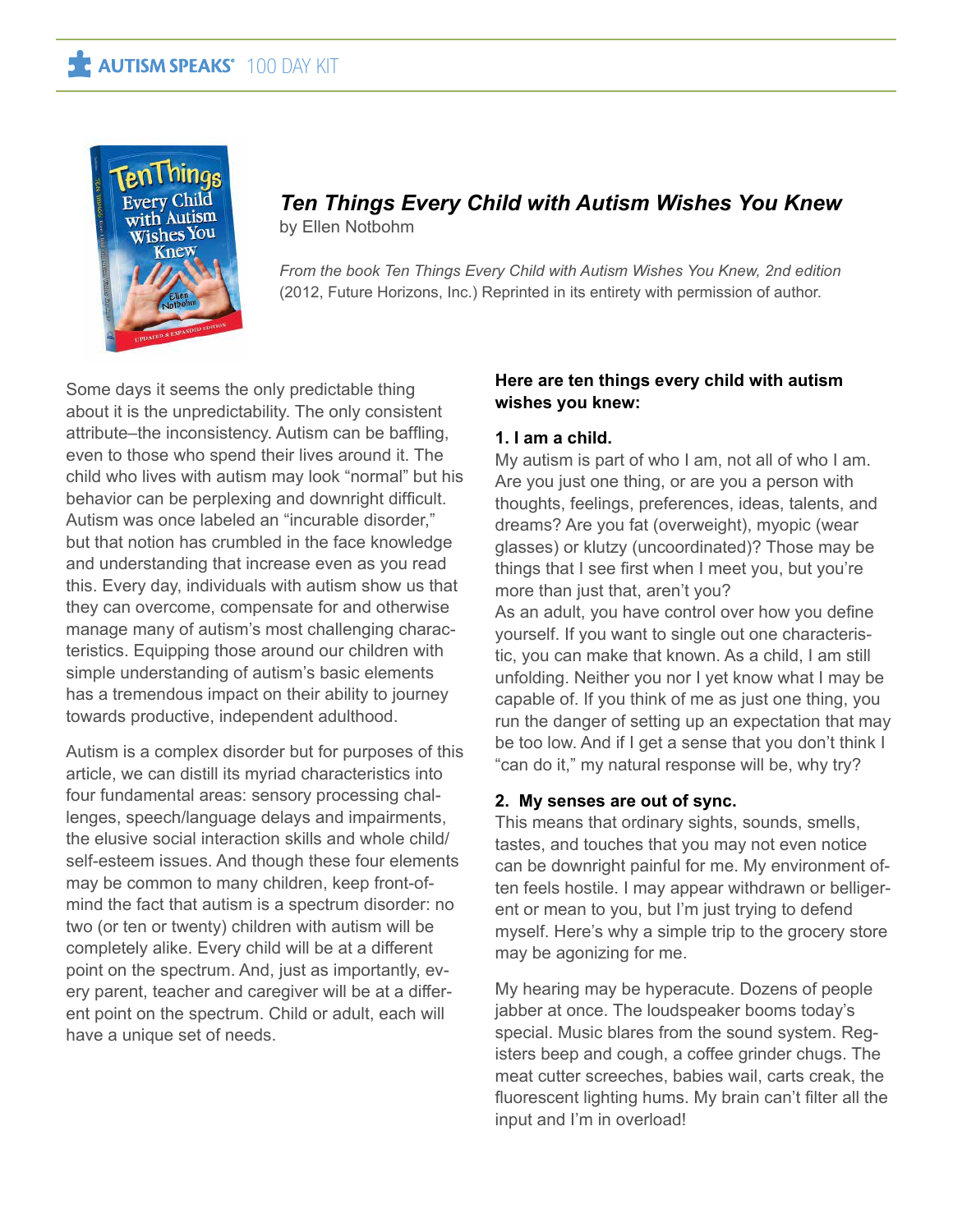My sense of smell may be highly sensitive. The fish at the meat counter isn't quite fresh, the guy standing next to us hasn't showered today, the deli is handing out sausage samples, the baby in line ahead of us has a poopy diaper, they're mopping up pickles on aisle three with ammonia. I feel like throwing up.

And there's so much hitting my eyes! The fluorescent light is not only too bright, it flickers. The space seems to be moving; the pulsating light bounces off everything and distorts what I am seeing. There are too many items for me to be able to focus (my brain may compensate with tunnel vision), swirling fans on the ceiling, so many bodies in constant motion. All this affects how I feel just standing there, and now I can't even tell where my body is in space.

## **3. Distinguish between won't (I choose not to) and can't (I am not able to).**

It isn't that I don't listen to instructions. It's that I can't understand you. When you call to me from across the room, I hear "\*&^%\$#@, Jordan. #\$%^\*&^%\$&\*." Instead, come over to me, get my attention, and speak in plain words: "Jordan, put your book in your desk. It's time to go to lunch." This tells me what you want me to do and what is going to happen next. Now it's much easier for me to comply.20 21

### **4. I'm a concrete thinker. I interpret language literally.**

You confuse me by saying, "Hold your horses, cowboy!" when what you mean is, "Stop running." Don't tell me something is "a piece of cake" when there's no dessert in sight and what you mean is, "This will be easy for you to do." When you say, "It's pouring cats and dogs," I see pets coming out of a pitcher. Tell me, "It's raining hard."

Idioms, puns, nuances, inferences, metaphors, allusions, and sarcasm are lost on me.

# **5. Listen to all the ways I'm trying to communicate.**

It's hard for me to tell you what I need when I don't have a way to describe my feelings. I may be hungry, frustrated, frightened, or confused but right now I can't find those words. Be alert for body language, withdrawal, agitation or other signs that tell you something is wrong. They're there.

Or, you may hear me compensate for not having all the words I need by sounding like a little professor or movie star, rattling off words or whole scripts well beyond my developmental age. I've memorized these messages from the world around me because I know I am expected to speak when spoken to. They may come from books, television, or the speech of other people. Grownups call it echolalia. I may not understand the context or the terminology I'm using. I just know that it gets me off the hook for coming up with a reply.

## **6. Picture this! I'm visually oriented.**

Show me how to do something rather than just telling me. And be prepared to show me many times. Lots of patient practice helps me learn.

Visual supports help me move through my day. They relieve me of the stress of having to remember what comes next, make for smooth transition between activities, and help me manage my time and meet your expectations.

I need to see something to learn it, because spoken words are like steam to me; they evaporate in an instant, before I have a chance to make sense of them. I don't have instant-processing skills. Instructions and information presented to me visually can stay in front of me for as long as I need, and will be just the same when I come back to them later. Without this, I live the constant frustration of knowing that I'm missing big blocks of information and expectations, and am helpless to do anything about it.

## **7. Focus and build on what I can do rather than what I can't do.**

Like any person, I can't learn in an environment where I'm constantly made to feel that I'm not good enough and that I need fixing. I avoid trying anything new when I'm sure all I'll get is criticism, no matter how "constructive" you think you're being. Look for my strengths and you will find them. There is more than one right way to do most things.